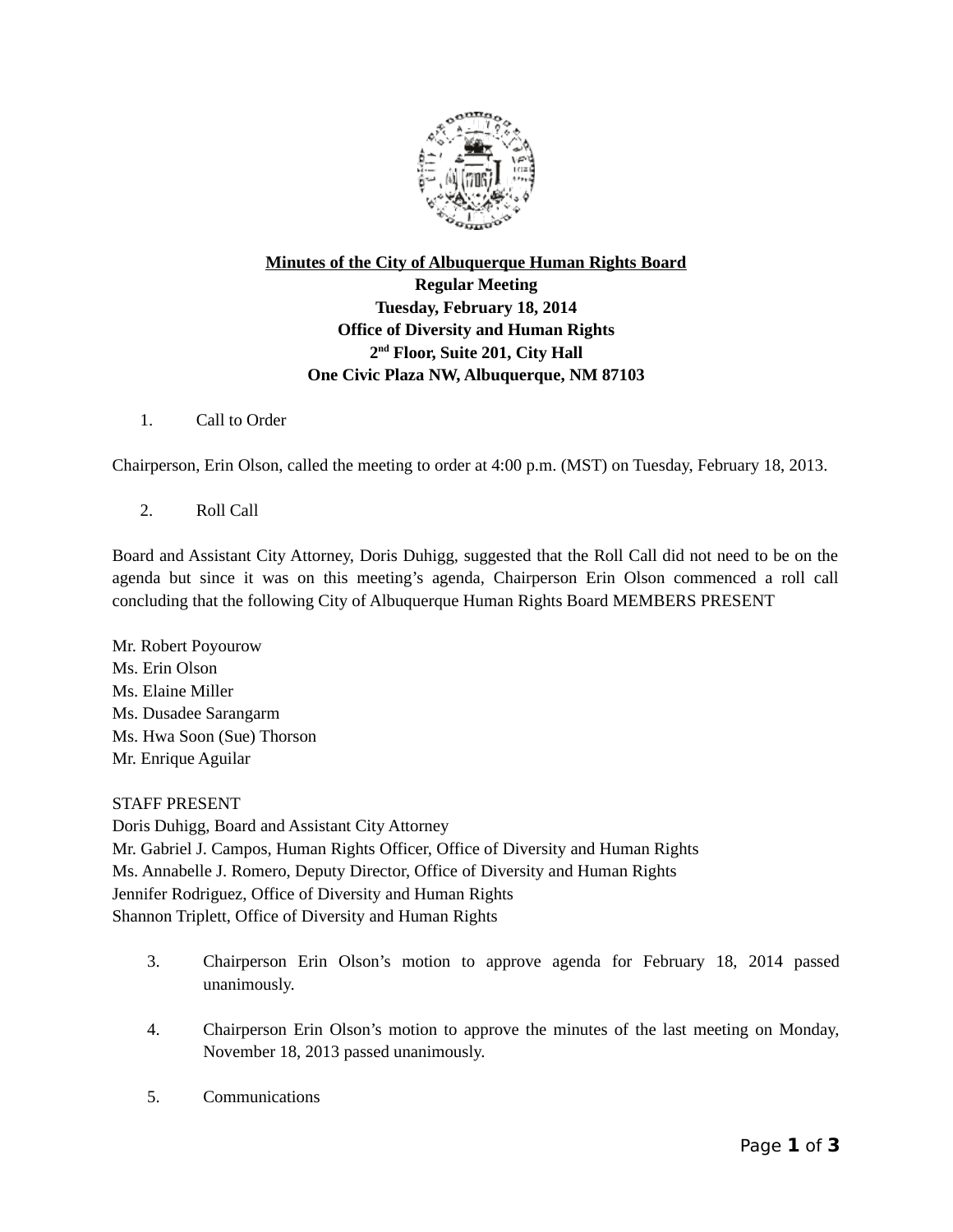Director's Report -- Gabriel Campos gave a report on the work of the Office of Diversity and Human Rights discussing recent issues and activities such as the number and types of cases handled to date, projects and collaborations, training and events, and affiliated partners such as the Asian American Association of NM whose Festival of Asian Cultures to be held on May 18th from 10:30 am to 4:00 pm was mentioned.

Doris Duhigg, Assistant City Attorney, was assigned to serve as the Board's attorney and explained her role and reason for the change in assigned attorneys due to a conflict of interest with Brian Eagan because he is paid by the Housing Authority. Ms. Duhigg represents a number of Boards and Commissions for the City. She has a background in EEO matters and anti-discrimination law. Her role is to make sure the Board complies with things like the open meetings act and the New Mexico Inspection of Public Records Act. She added that every meeting of the Human Rights Board is part of public record and the role of the Board is an advisory function dealing with complaints of discrimination, not a quasi-judicial one. The Board does not have authority to conduct investigations but can bring discriminatory issues to Gabe Campos in the Human Rights Office.

Chairperson Erin Olson commented on the Director's report stating that it would help to have a break down on the cases reported such as outcomes in order to look for patterns in cases. Mr. Poyourow concurred that it would be helpful to get a "sense of census" as to what the report comprises and would give the Board a better understanding as to what the ODHR's workload is. Assistant City Attorney Duhigg added that the information the Board is requesting should be included in the annual report. A full calendar year needs to pass before an annual report is submitted. The first annual report will be due to the City Council one year from the first regular meeting which was on November 18, 2013. The annual report should contain a report that includes information on what the ODHR and Board have been looking at, what the outcomes have been, are there trends by area of the city or by specific protected classes. Chairperson Olson will work with Director Campos to put report together a succinct report.

6. Public Comment

The Board did not receive notification of public comment but there were three members of the public in attendance. One of the attendees asked for a copy of the agenda and last meetings minutes. No one spoke to offer Public Comment.

7. Swearing In of New Members

Because of new member Gary Williams' absence, his swearing in was tabled until the next meeting.

8. Adjournment

There being no further business to be brought before the Board, Chairperson Erin Olson reminded everyone of the next Regular Meeting of the Board on Tuesday, May 20, 2014 at 4:00 p.m. at the City of Albuquerque's Office of Diversity and Human Rights, at City Hall, One Civic Plaza NW, 2<sup>nd</sup> floor, Albuquerque, NM. The meeting adjourned at 6:12 p.m.